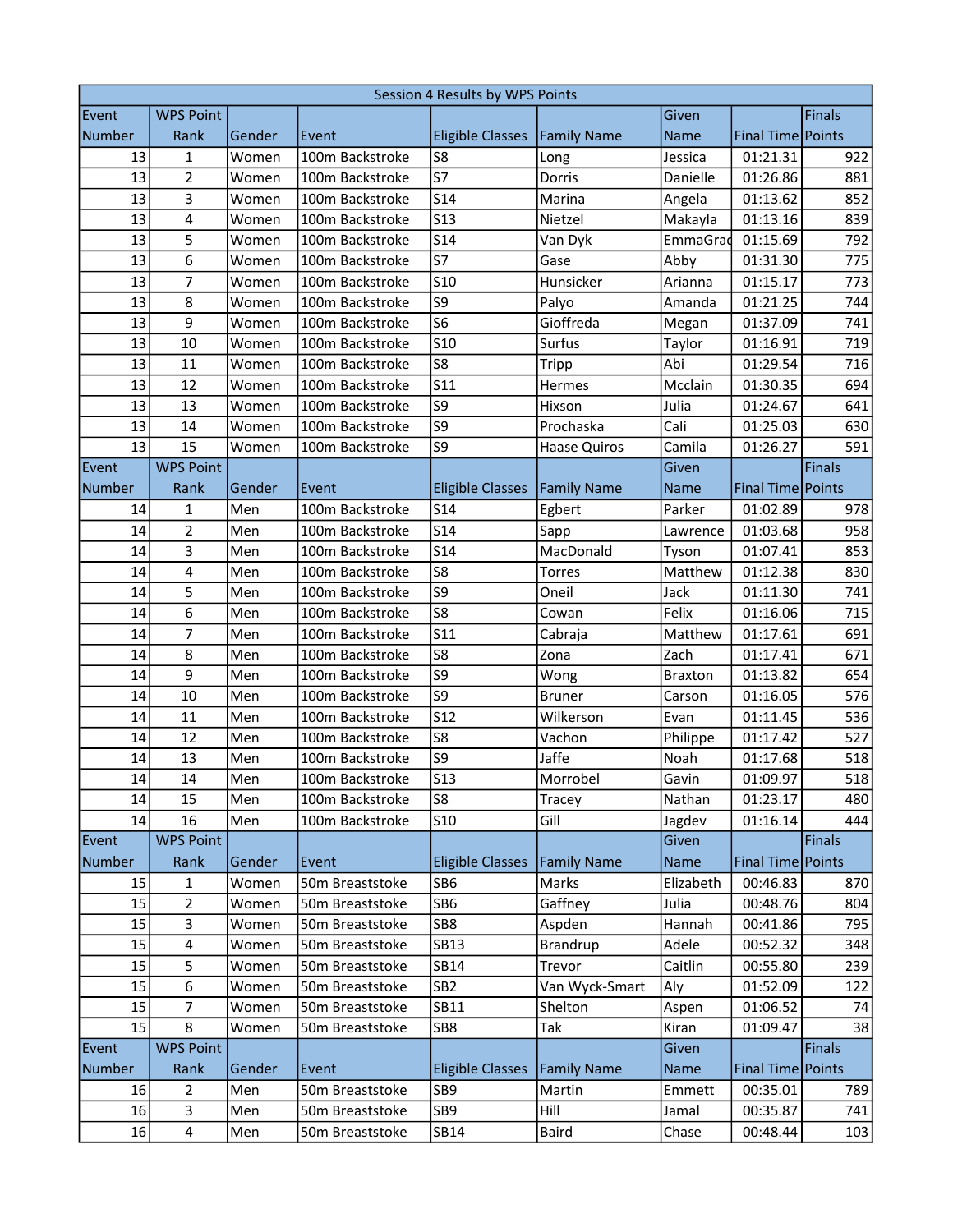| Event         | <b>WPS Point</b> |        |                   |                         |                     | Given       |                     | Finals |
|---------------|------------------|--------|-------------------|-------------------------|---------------------|-------------|---------------------|--------|
| <b>Number</b> | Rank             | Gender | Event             | <b>Eligible Classes</b> | <b>Family Name</b>  | <b>Name</b> | Final Time Points   |        |
| 17            | 1                | Women  | 100m Breaststroke | <b>SB14</b>             | Marina              | Angela      | 01:28.31            | 821    |
| 17            | $\mathbf 2$      | Women  | 100m Breaststroke | SB7                     | Routliffee          | Tess        | 01:42.73            | 798    |
| 17            | 3                | Women  | 100m Breaststroke | <b>SB14</b>             | Van Dyk             | EmmaGrad    | 01:30.42            | 775    |
| 17            | $\pmb{4}$        | Women  | 100m Breaststroke | SB <sub>8</sub>         | <b>Haase Quiros</b> | Camila      | 01:35.97            | 633    |
| 17            | 5                | Women  | 100m Breaststroke | SB11                    | Hermes              | Mcclain     | 01:43.56            | 668    |
| 17            | 6                | Women  | 100m Breaststroke | SB <sub>6</sub>         | Gioffreda           | Megan       | 01:59.04            | 581    |
| 17            | $\overline{7}$   | Women  | 100m Breaststroke | SB <sub>9</sub>         | Calhoun             | Meghan      | 01:36.43            | 587    |
| 17            | 8                | Women  | 100m Breaststroke | SB <sub>9</sub>         | Bofinger            | Sarah       | 01:38.18            | 556    |
| 17            | 9                | Women  | 100m Breaststroke | SB7                     | Cloetta             | Colleen     | 01:58.05            | 494    |
| 17            | 10               | Women  | 100m Breaststroke | SB <sub>6</sub>         | Nardella            | Abbey       | 02:04.07            | 487    |
| 17            | 11               | Women  | 100m Breaststroke | SB7                     | Koch                | Meredith    | 02:03.78            | 388    |
| 17            | 12               | Women  | 100m Breaststroke | SB <sub>8</sub>         | Prochaska           | Cali        | 01:45.00            | 429    |
| 17            | 13               | Women  | 100m Breaststroke | SB <sub>9</sub>         | Sutton              | Momo        | 01:45.24            | 399    |
| 17            | 14               | Women  | 100m Breaststroke | SB <sub>6</sub>         | Teller              | Kenley      | 02:15.36            | 298    |
| 17            | 15               | Women  | 100m Breaststroke | SB <sub>9</sub>         | Francescotti        | Maria       | 01:46.89            | 365    |
| 17            | 16               | Women  | 100m Breaststroke | SB4                     | Tinney              | Jessica     | 02:39.09            | 229    |
| Event         | <b>WPS Point</b> |        |                   |                         |                     | Given       |                     | Finals |
| <b>Number</b> | Rank             | Gender | Event             | <b>Eligible Classes</b> | <b>Family Name</b>  | <b>Name</b> | Final Time Points   |        |
| 18            | 1                | Men    | 100m Breaststroke | SB <sub>9</sub>         | Leroux              | James       | 01:13.34            | 824    |
| 18            | $\overline{2}$   | Men    | 100m Breaststroke | <b>SB14</b>             | Egbert              | Parker      | 01:15.44            | 805    |
| 18            | 3                | Men    | 100m Breaststroke | SB <sub>9</sub>         | Martin              | Emmett      | 01:16.94            | 729    |
| 18            | $\pmb{4}$        | Men    | 100m Breaststroke | <b>SB12</b>             | Rankine             | William     | 01:19.80            | 602    |
| 18            | 5                | Men    | 100m Breaststroke | SB <sub>9</sub>         | Gill                | Jagdev      | 01:15.37            | 771    |
| 18            | 6                | Men    | 100m Breaststroke | <b>SB13</b>             | Ardnt               | Caleb       | 01:21.27            | 550    |
| 18            | $\overline{7}$   | Men    | 100m Breaststroke | SB <sub>9</sub>         | Jaffe               | Noah        | 01:26.75            | 460    |
| 18            | 8                | Men    | 100m Breaststroke | SB <sub>6</sub>         | McCasland           | Cody        | 01:44.23            | 487    |
| 18            | 9                | Men    | 100m Breaststroke | SB <sub>8</sub>         | Cowan               | Felix       | 01:32.55            | 428    |
| 18            | 10               | Men    | 100m Breaststroke | <b>SB12</b>             | Wilkerson           | Evan        | 01:26.45            | 420    |
| 18            | 11               | Men    | 100m Breaststroke | SB <sub>5</sub>         | Machak              | Stephen     | 02:04.07            | 385    |
| 18            | 12               | Men    | 100m Breaststroke | SB <sub>8</sub>         | Vachon              | Philippe    | 01:34.32            | 386    |
| 18            | 13               | Men    | 100m Breaststroke | SB9                     | <b>Busch</b>        | Noah        | 01:33.99            | 289    |
| 18            | 14               | Men    | 100m Breaststroke | SB9                     | Thomas              | Aaron       | 01:32.28            | 326    |
| 18            | 15               | Men    | 100m Breaststroke | SB5                     | Tucci               | Trevor      | 02:16.53            | 201    |
| Event         | <b>WPS Point</b> |        |                   |                         |                     | Given       |                     | Finals |
| <b>Number</b> | Rank             | Gender | Event             | <b>Eligible Classes</b> | <b>Family Name</b>  | <b>Name</b> | Final Time   Points |        |
| 21            | 1                | Women  | 50m Freestyle     | <b>S10</b>              | Hunsicker           | Arianna     | 00:29.14            | 914    |
| 21            | $\overline{2}$   | Women  | 50m Freestyle     | S9                      | Aspden              | Hannah      | 00:30.65            | 900    |
| 21            | 3                | Women  | 50m Freestyle     | <b>S10</b>              | Surfus              | Taylor      | 00:31.56            | 761    |
| 21            | 4                | Women  | 50m Freestyle     | S <sub>6</sub>          | Gioffreda           | Megan       | 00:38.10            | 762    |
| 21            | 5                | Women  | 50m Freestyle     | S <sub>6</sub>          | Nardella            | Abbey       | 00:38.51            | 739    |
| 21            | 6                | Women  | 50m Freestyle     | <b>S14</b>              | Kershaw             | Abby        | 00:31.39            | 675    |
| 21            | 7                | Women  | 50m Freestyle     | S9                      | Francescotti        | Maria       | 00:33.19            | 743    |
| 21            | 8                | Women  | 50m Freestyle     | S9                      | Morley              | Elise       | 00:33.23            | 740    |
| 21            | 9                | Women  | 50m Freestyle     | S9                      | Sloan               | Hannah      | 00:35.12            | 613    |
| 21            | 10               | Women  | 50m Freestyle     | <b>S7</b>               | Maher               | Sarah       | 00:39.96            | 561    |
| 21            | 11               | Women  | 50m Freestyle     | S <sub>6</sub>          | Soliman             | Myriam      | 00:40.42            | 628    |
| 21            | 12               | Women  | 50m Freestyle     | S8                      | Koch                | Meredith    | 00:40.85            | 380    |
| 21            | 13               | Women  | 50m Freestyle     | S9                      | Hixson              | Julia       | 00:37.65            | 444    |
| 21            | 14               | Women  | 50m Freestyle     | S7                      | Miranda Corrales    | Sara        | 00:41.73            | 456    |